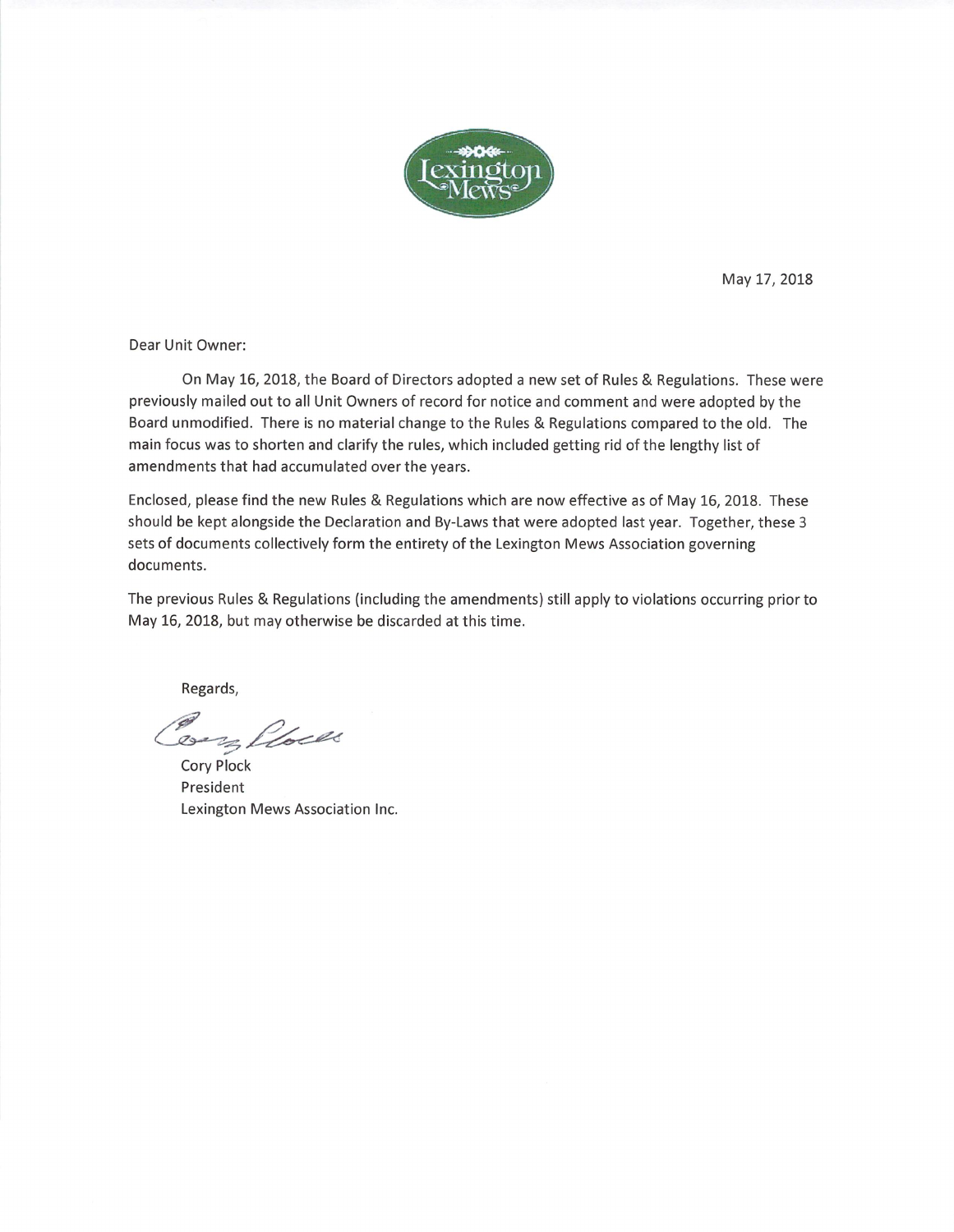

#### **Lexington Mews Association, Inc. Rules and Regulations**

#### **THESE REGULATIONS SUPERCEDE ALL PREVIOUS REGULATIONS, INCLUDING AMENDMENTS**

#### **RULES EFFECTIVE AS OF: MAY 16, 2018**

#### ARTICLE I-UNITS

Section 1.1 – Occupancy restrictions: Units are limited to occupancy by single families, as defined in the Declaration. Three (3) bedroom units are restricted to occupancy by no more than six (6) persons. Two (2) bedroom units are restricted to occupancy by no more than four (4) persons. No person may increase the number of bedrooms in any Unit, except as provided in the original plans as filed with the City of Danbury. Use of the finished basement as living quarters or an extra bedroom is prohibited, except for visitors. Additional kitchens and bathrooms not originally part of the building plans are prohibited.

Section 1.2 – No commercial use: no industry, business, trade or commercial activities, other than home professional pursuits without employees, public visits or nonresidential storage, mail, or other use of a Unit, shall be conducted, maintained, or permitted on any part of the Common interest Community, nor shall any signs, window displays or advertising except for a name plate or sign not exceeding 9 square inches in area, on the main door to each Unit be maintained or permitted on any part of the Common Elements or any Unit, nor shall any Unit be used or rented for transient, hotel, or motel purposes.

Section 1.3 – Electrical devices and fixtures: no electrical overloading of standard circuits may occur. Total electrical usage in any Unit shall not exceed the capacity of the circuits as labeled on the circuit breaker boxes. Misuse or abuse of appliances or fixtures within a Unit, which affects other Units or the Common Elements, is prohibited. Any damage resulting from such misuse shall be the responsibility of the Unit Owner whose noncompliance resulted in the damage.

Section 1.4 – Trash: no storage of trash is permitted within a Unit which would exacerbate the spread of fire or infestation of vermin. In particular, trash bags containing excrement must be tied or sealed closed and placed in a closable storage container.

Section 1.5 – Cleanliness: each Unit Owner shall keep their Unit in a good state of preservation and cleanliness.

Section 1.6 – Dryer vents and ducts must be inspected and cleaned every two years (on the odd years) by a vendor approved by the Board of Directors. Cleanings are due by a specific deadline set forth by the Board of Directors during odd years. Inspections and cleanings performed by other vendors will not count toward satisfying this requirement, regardless of when they occur. Payment for the cleaning and any necessary parts recommended by the approved vendor is the financial responsibility of the Unit Owner. Vent louvers and other exterior parts are the responsibility of the Association. All dryer ducts must be metal—plastic ducts are prohibited.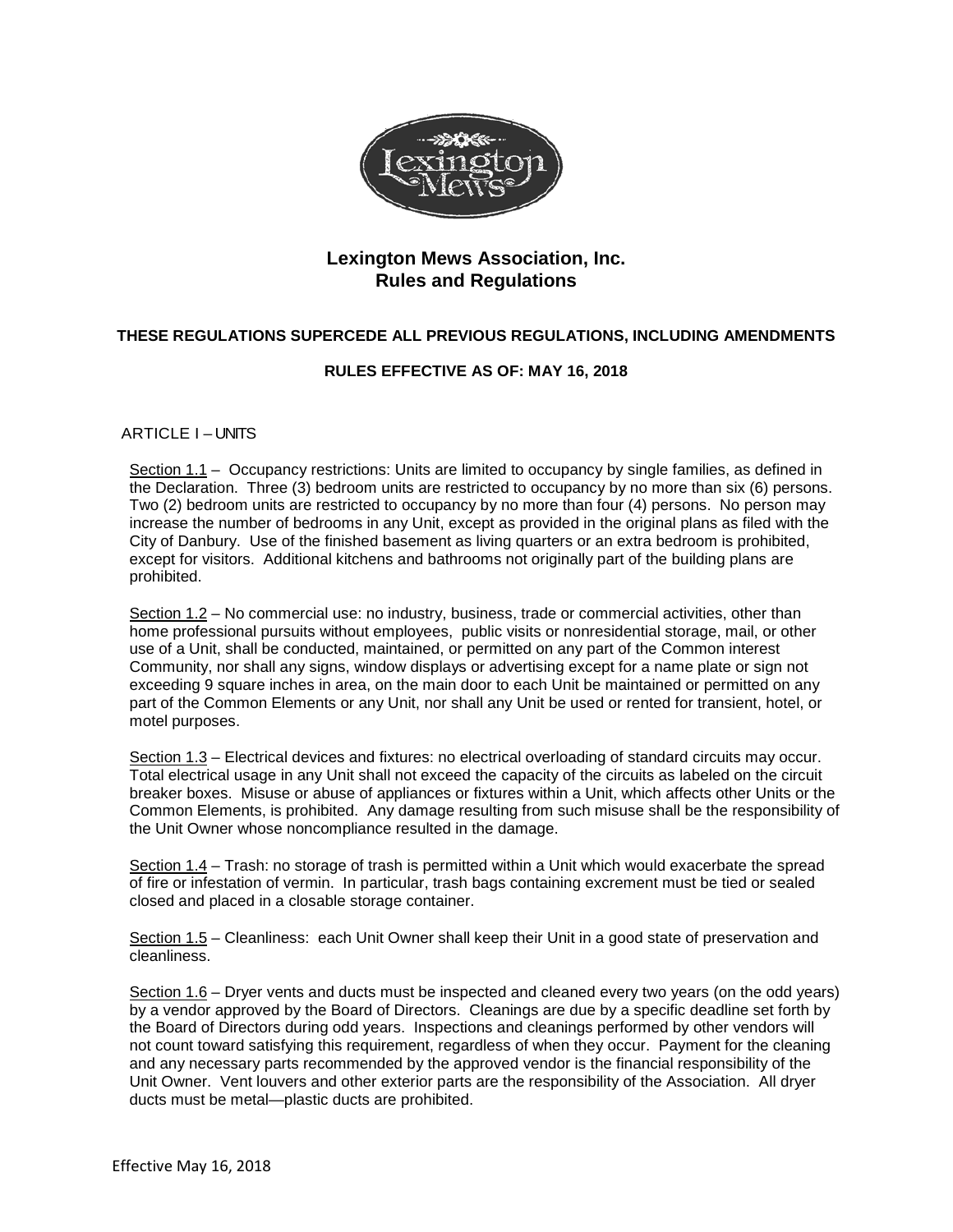Section 1.7 – Inspection: all units must be inspected for violations of the Declaration, By-laws, Rules and Regulations, and Maintenance Standards prior to sale. Management will issue a "Free from Violations" document which will be included in the resale documents serving as confirmation to the buyer that the purchase is not encumbered by any existing violations. Violations not corrected during the inspection will require monies to be held in escrow to correct the violation(s).

In the event that the inspection is not performed prior to sale for any reason, responsibility then becomes that of the Unit Owner who purchased the unit, said inspection to take place as soon as practical after closing. In this circumstance, the purchasing Unit Owner shall be responsible for correcting all violations discovered during the inspection.

The Association shall under no circumstance be responsible for correcting any violations arising from inspections.

#### ARTICLE II - USE OF COMMON ELEMENTS

Section 2.1 – Window displays: Unit Owners shall not cause or permit anything other than curtains, blinds, conventional draperies and holiday or seasonal decorations to be hung, displayed, or exposed in, or on the outside of windows without the prior consent of the Board of Directors. All holiday decorations must comply with the Holiday Decoration Criteria which is maintained separately and may be updated from time to time. Window fans are only permitted if they are inside the window screen, designed to fit the window frame, and are limited to a single 16 inch blade or two 8 inch blades. Box fans are not permitted within the window frame. See Article 14 of the Declaration, section ( e ), governing the display of religious objects on entry doors or door frames.

Section 2.2 – Obstructions: there shall be no obstruction of the Common Elements, nor shall anything be stored outside of the Units without prior consent of the Board of Directors, except as hereafter expressly provided.

Section 2.3 – Trash: no accumulation of rubbish, debris or unsightly materials shall be permitted except in designated trash storage containers. No storage of trash is permitted on the Common Elements or Limited Common Elements which would exacerbate the spread of fire or infestation of vermin is permitted. Trash containers used for weekly trash pickup must be approved for use by the waste disposal company. All trash bags inside trash containers must be tied or sealed closed. Trash container lids must be fully closed whenever located on the curb for pickup. Trash containers and Christmas trees may be placed on or near the street curb during the following time period: from 6 PM the evening before a scheduled pickup until 12 PM the day after a pickup. This includes special pickups arranged by Unit Owners. Trash containers may not be left out at any other time.

For the first 30 days following the date on which a Unit Owner moves into the unit for the first time, the Unit Owner may place additional trash bags beyond that which will fit into standard trash containers, provided that such trash bags are only displayed during the time window provided above, and also provided that all trash bags are tied and sealed closed.

Section 2.4 – Storage: storage of materials in Common Elements or other areas designated by the Board of Directors shall be at the risk of the person storing the material.

Section 2.5 – Proper Use: Common Elements shall be used only for the purpose for which they were designed. No person shall commit waste on the Common Elements or interfere with their proper use by others. No person shall cause any nuisance, vandalism, boisterous or improper behavior on the Common Elements which interferes with or limits the enjoyment of the Common Elements by others.

Section 2.6 – No pets of any kind are allowed outside or inside the pool or tennis court areas, except for service animals, for which documentation must be produced on request. Pets must be always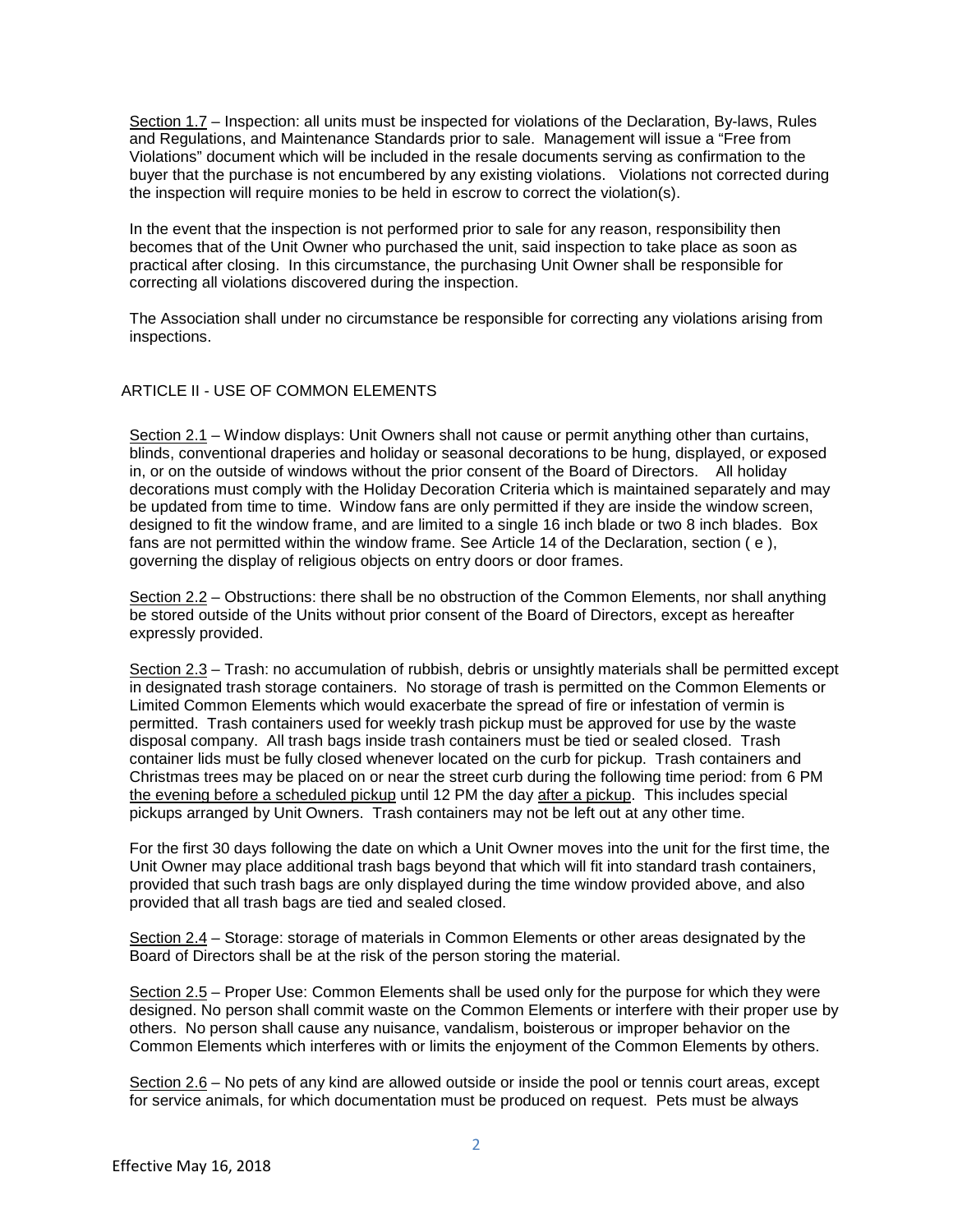leashed when on Common Elements or Limited Common Elements.

Section 2.7 – Alterations, additions, or improvements to Common Elements: no alterations, additions or improvements may be made to the Common Elements without the prior consent of the Board of Directors or such committee established by the Board of Directors having jurisdiction over such matters, if any.

Section 2.8 – Satellite dishes and cable installations: installation of satellite dishes and cable installations is subject to the "Satellite Dish and Cable Installation Criteria" policy provided separately and may be updated from time to time. Any unauthorized satellite dish or cable installations must be removed or modified to gain compliance with the above policy, regardless of who performed the installation or when it was performed. All expenses associated with such removal or modification is the responsibility of the Unit Owner. \

Section 2.9 – Exteriors: Unit Owners shall not change the color of any exterior portion of any building without the prior consent of the Board of Directors or such committee established having jurisdiction over such matters, if any. No clothes, sheets, blankets, laundry or any other kind of articles shall be hung out of a building or exposed or placed on the outside walls, doors of a building or on trees. No sign, awning, canopy, shutter or antenna shall be affixed to or placed upon the exterior walls, doors, roof or any part thereof or exposed in or at any window. Any use locks, door knockers, peep holes, or door handles must be approved by the Board of Directors and be in keeping with character of the community.

Section 2.10 – Reserved areas: specific portions of woodland or open space facilities or specific times of recreational amenities may be reserved, or priority given, to certain groups upon request and written approval from the Board of Directors.

Section 2.11 – Gardening anywhere on the Common Elements or Limited Common Elements is subject to the "Gardening Criteria" policy, which is provided separately and may be updated from time to time.

Section 2.12 – Display of items in the Common Elements, Limited Common Elements, including but not limited to Decks and Patios, deemed unsightly and/or not keeping with the character of the community is not permitted. No rugs or mops be shaken or hung from or on of the windows, doors, balconies, decks, patios, porches, or terraces.

#### ARTICLE III - ACTIONS OF OWNERS AND OCCUPANTS

Section 3.1 – Annoyance or Nuisance: no noxious, offensive, dangerous, or unsafe activity shall be carried on in any unit, the Common Elements or Limited Common Elements, nor shall anything be done therein either willfully or negligently, which may become an annoyance or nuisance as determined by the Board of Directors, to other Unit Owners or occupants. No Unit owner shall make or permit disturbing or offensive noises, including guests and contractors visiting the Unit. No Unit Owner shall do or permit anything to be done that would interfere with the rights, comforts, and conveniences of other Unit Owners and occupants.

No Unit Owner or occupant shall play, or suffer to be played, any musical instrument or operate or suffer to be operated a phonograph, television set, radio, or other sound emitting device at such high volume or in such other manner that it shall cause unreasonable disturbance to others.

Section 3.2 – Compliance with law: no improper, offensive, or unlawful act may be performed on the Property. Unit Owners shall comply with all Federal, state, and local applicable laws, regulations, codes, and ordinances. The violating Unit Owner shall hold the Association and other Unit Owners harmless from all fines, penalties, costs and prosecutions for the violation thereof or noncompliance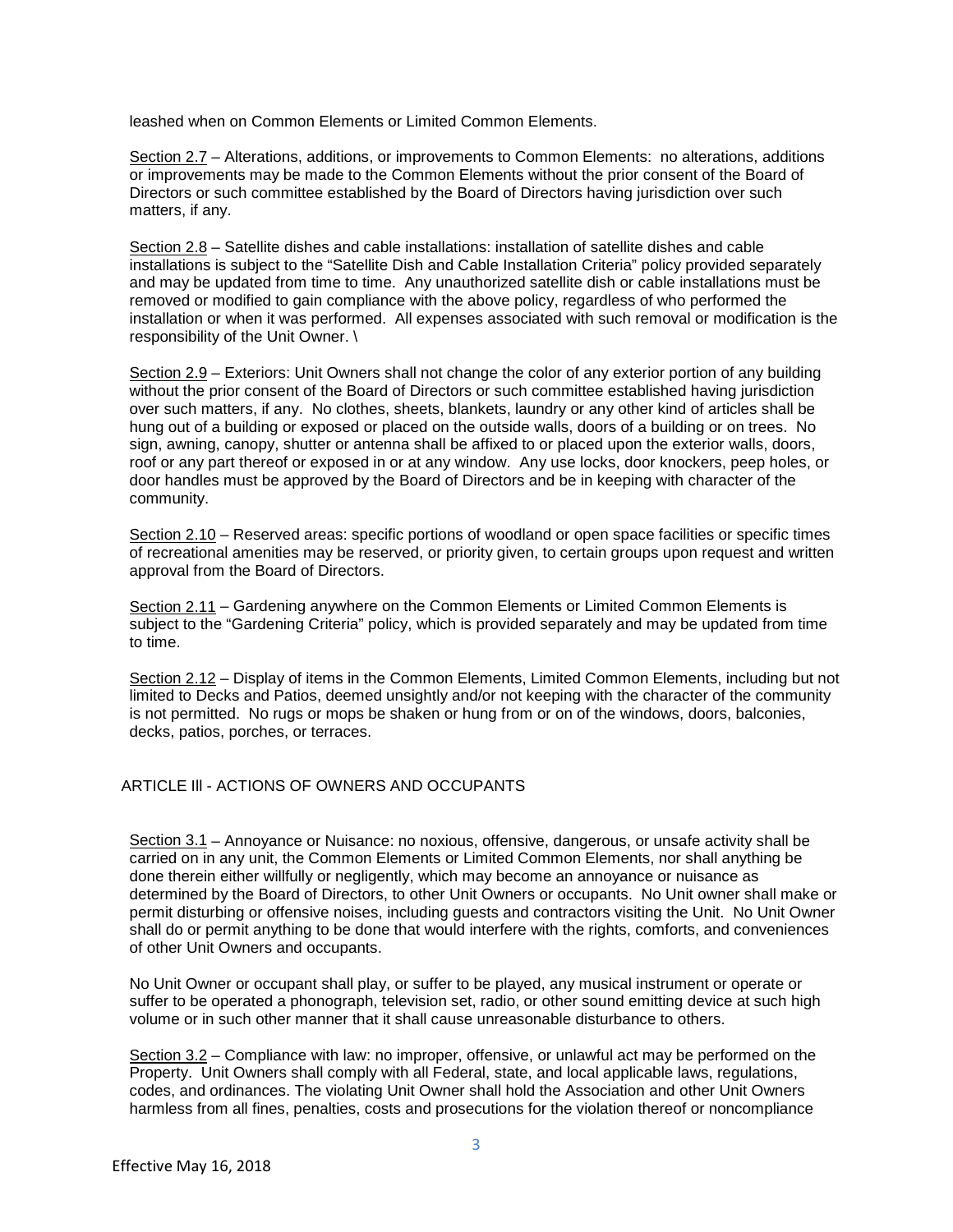#### there within.

Section 3.3 – Pets: no animals, livestock or poultry of any kind shall be raised, bred, or kept in, any Unit or in the Common Elements or Limited Common Elements, except that dogs, cats, or other household pets not to exceed two (2) per unit may be kept in the Units, subject to any Rules and Regulations or policies set forth by the Board of Directors. Animals may not be kept, bred or maintained for any commercial purposes. Any pet causing or creating a nuisance or unreasonable disturbance or noise shall be permanently removed from the Property if ordered by the Board of Directors after proper notice and hearing. No outside animal pens or yards shall be permitted. All walking pets must be leashed. All other pets must be in an enclosed cage or container whenever they are anywhere on the Property outside the Unit of their owner.

Section 3.4 – Each Unit Owner is responsible for disposing of any excrement from their pet in a proper bag and then sealed, to vermin infestation. Pet excrement may under no circumstance be thrown into the woods, wetlands or any other part of the Common Elements, Limited Common or Elements.

Section 3.5 – Indemnification: Unit Owners shall indemnify and hold harmless the Association and other Unit Owners, tenants, and guests thereof for any legal disputes arising from the actions of their children, tenants, pets, servants, employees, agents, visitors or guests thereof.

#### ARTICLE IV – INSURANCE

Section 4.1 – Increase in Rating: except as provided in Section 4.2 below, no action shall be made, nor item stored or used which will increase the rate of insurance on any of the buildings, or contents thereof, without the prior consent of the Board of Directors. No Unit Owner shall permit any action to be made, nor permit any item to be stored or used on the Property which would result or in the cancellation of insurance coverage on any of the buildings, or contents thereof, or which would be in violation of any law.

Section 4.2 – Propane grills or natural gas grills are specifically permitted on the wood decks but not if the deck is enclosed or semi-enclosed. These grills are not permitted anywhere else outside, including below the deck. Grills must always be operated at least 5 feet horizontally and 5 feet vertically from any building surface. Grills fueled by natural gas are only permitted in units that were originally constructed with a natural gas line below the deck. Charcoal grills (including portable charcoal grills), fire pits, chimineas or grills fueled by materials other than propane or natural gas are prohibited anywhere on the Property.

Section 4.3 – Rules of Insurance: Unit Owners and occupants shall comply with the rules and regulations contained in any fire and liability insurance policy on the Property.

Section 4.4 – Reports of Damage: damage by fire or accident affecting the Property, and persons injured by or responsible for any damage, fire or accident must be promptly reported to the Management or member of the Board of Directors by any person(s) who witnessed the incident

Section 4.5 – All Unit Owners must maintain a "walls-in" homeowner's insurance (HO6) policy with adequate coverage at all times.

#### ARTICLE V - MOTOR VEHICLES

Section 5.1 – Compliance with the law: all persons will comply with applicable Federal, state, and local laws and ordinances concerning motor vehicles, on roads and drives of the Property.

Section 5.2 - Visitor parking: visitor parking spaces throughout the complex are designated as visitor parking by the letter "V" or similar lettering. No Unit Owner may park their vehicle in a visitor parking space. These spaces are reserved for guests to our community.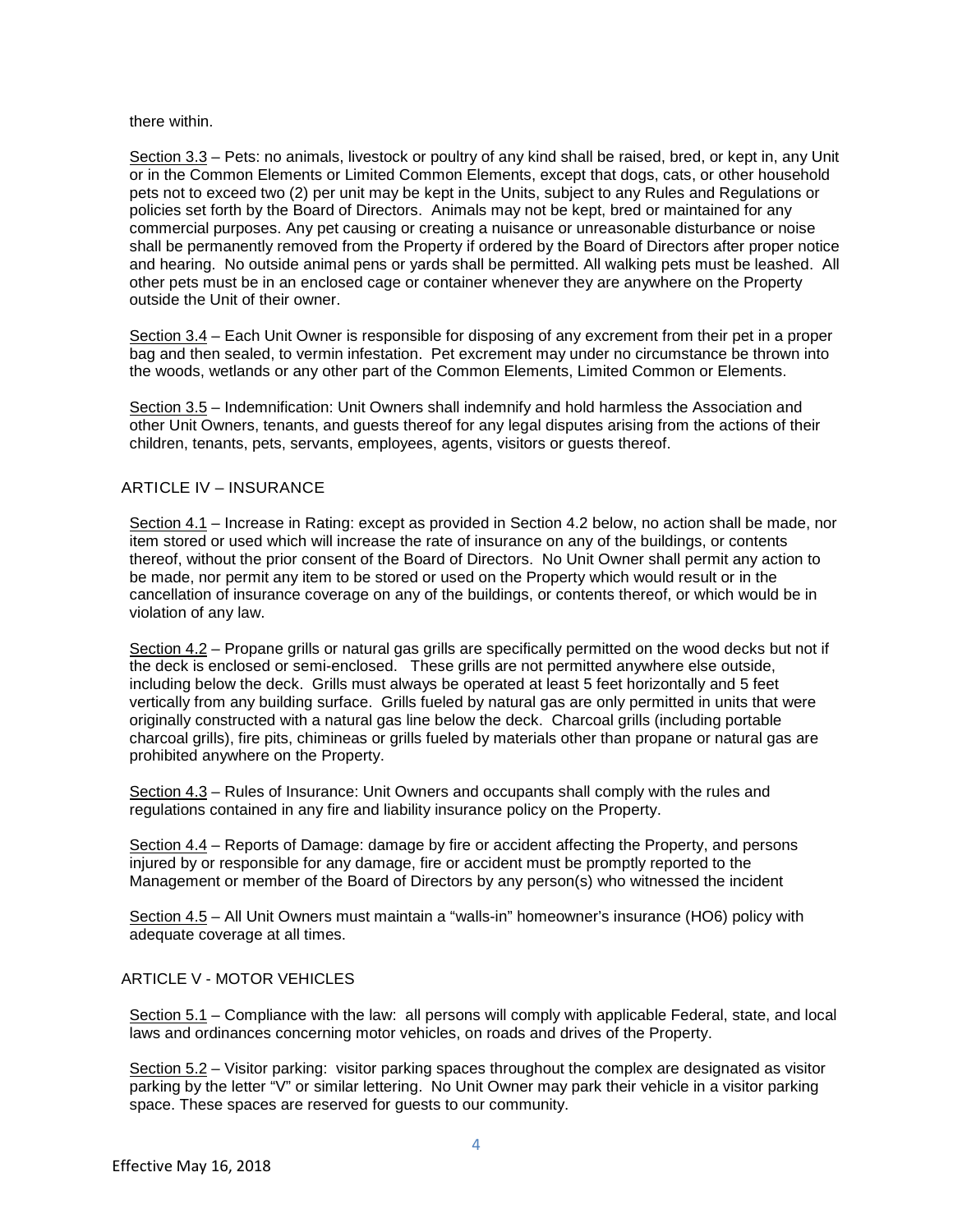For the purposes of this section, anyone visiting for more than 30 days will be considered a resident of the community and therefore not a guest of the Unit Owner they are visiting. Parking in the visitor spots will be limited to that 30-day period. Visitors must leave the complex for at least a continuous 14 day period in order to be considered a visitor again to be allowed to park in the visitor spots for an additional 30-day period. Any visitor residing in the community for 60 total days in the past 12 calendar months will be considered a resident and therefore not be allowed to use the visitor parking. College students returning home from college are considered residents immediately and therefore cannot use the visitor parking.

New residents shall be exempt from the rules in this section for 30 days following the date on which they move into the unit for the first time.

Section 5.3 – Speed limit and road safety: the speed limit on all roads and drives is 10 MILES PER HOUR. Any operation above this limit is considered speeding. Speeding, driving with a mobile device in hand for any reason, and reckless driving are prohibited. The offenses in this section are subject to a fine of up to \$100 per violation.

Section 5.4 – Speed bumps: Vehicles may not attempt to circumvent speed bumps by driving around them or driving in any manner that would cause the vehicle to operate off the paved portion of the road. Swerving onto sidewalks is specifically prohibited.

Section 5.5 – Other vehicles: snowmobiles, go carts and off-road vehicles including trail bikes and ATVs are prohibited anywhere on the Property, except for any vehicles that are specifically legal for operation on public roads and highways. All vehicles requiring registration by law must be registered whenever present on the Property, including while parked inside garages.

Section 5.6 – Parking: vehicles may not be parked along the curbs anywhere in the complex, except emergency vehicles, contractors approved by the Board of Directors and vehicles operating for purposes of official Lexington Mews business. All visitors and guests must be parked properly either in a visitor space or the driveway of the Unit Owners they are visiting.

Vehicles may not be double-parked, parked on sidewalks, or parked in such a manner that would block access to driveways of other Unit Owners, parking spaces, fire hydrants, sidewalks, pedestrian crossing areas, designated fire lanes, or in a manner that would cause a disruption, safety concern, or disallow two lanes of passage by vehicles on the roads and drives.

Vehicles in violation of this section may be towed at the full expense of the owner, at the sole discretion of the Board of Directors or designated Property manager without notice or hearing. The Association is not responsible for damage, fees, or inconvenience due to towing. All Unit Owners are responsible for the actions of their guest while on the Property.

Section 5.7 – Commercial vehicles: no Unit Owner may keep a commercial vehicle on the Property. A commercial vehicle is defined as any vehicle having permanent lettering or advertising, construction equipment, any vehicle having ladders, pipes, chutes, wires, etc. in view or hanging from racks. Vehicles with commercial plates or combination plates are not necessarily commercial vehicles for the purposes of this section.

Section 5.8 – Washing: vehicle washing is not permitted between November 15 through March15 of any year, regardless of outside air temperature, or whenever the temperature is less than 40 degrees Fahrenheit.

Section 5.9 – Repair and automotive work: No motor vehicles of any kind may be disassembled, repaired, rebuilt, painted or constructed on the Property. This includes inside garages, regardless of whether the garage door is closed. An exception to this section would be made for limited "user serviceable" emergency repairs such as changing a tire, headlamp, or battery. Oil changes and any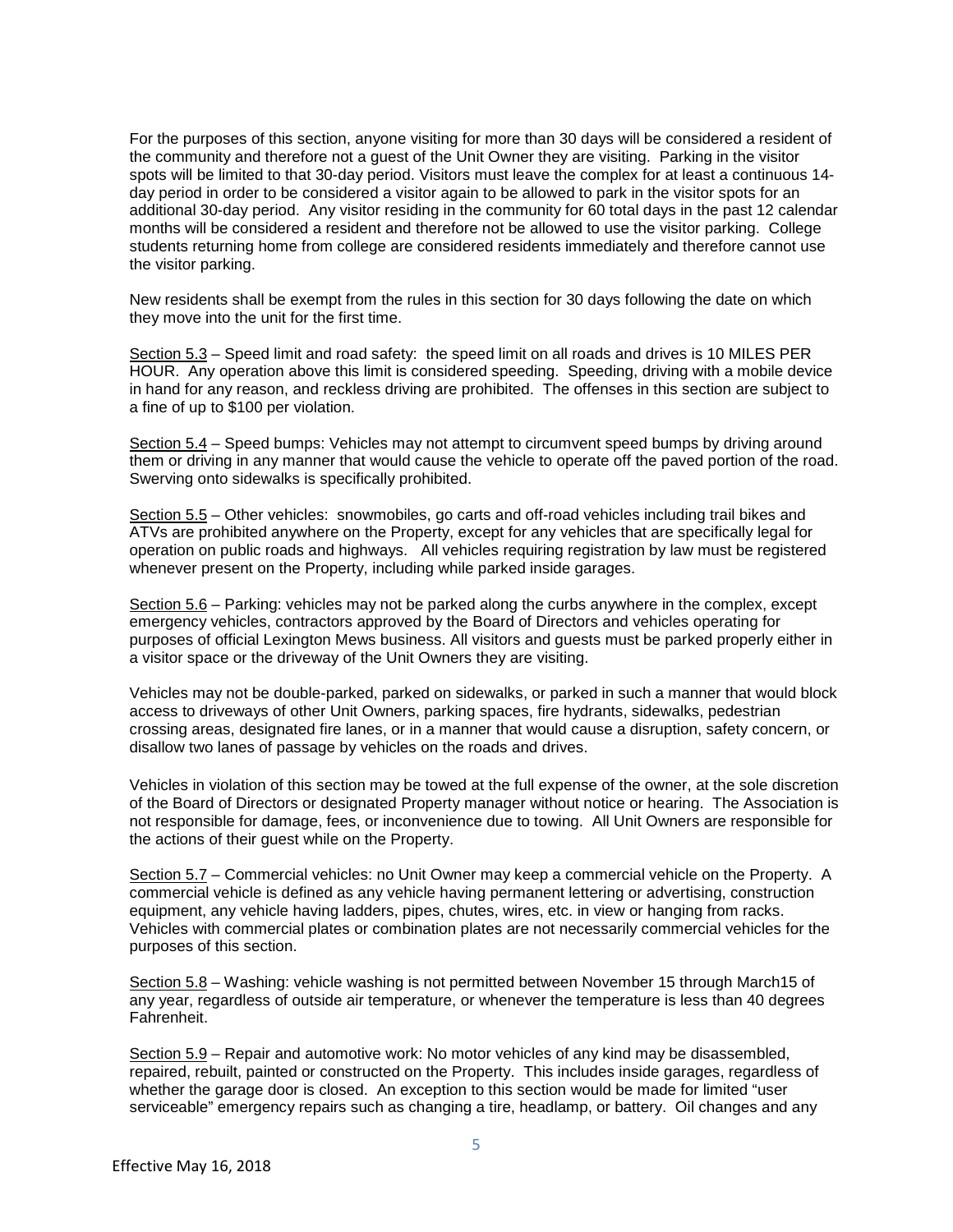other work involving hazardous materials are specifically prohibited.

#### ARTICLE VI – CONSENT, WAIVERS, AND COMPLAINTS

Section 6.1 – Consent in writing: any consent or approval required by these Rules must be obtained in writing prior to undertaking the action to which it refers.

Section 6.2 – Waivers: the Board of Directors may waive some rules or regulations upon request of a Unit Owner to make accommodations for exceptional circumstances that may arise from time to time. All waivers issued by the Board of Directors must be in writing and any restrictions or conditions included in a waiver must be observed.

Section 6.3 – Complaints: any complaint regarding the management of the Property or regarding the actions of other Unit Owners must be made in writing to the Board of Directors or management. Complaints against unit owners shall be kept confidential.

#### ARTICLE VII – RECREATIONAL AMENITIES

Section 7.1 – Recreational amenities include the pool, playground, and tennis court. Pool usage is subject to the "Pool Rules" policy. Tennis court usage is subject to the "Tennis Court Rules" policy. Playground usage is subject to the "Playground Rules" policy. These policies are provided separately and may be updated from time to time.

The use of recreational amenities is restricted to Unit Owners, tenants, and invited guests. Users of the recreational amenities assume all risk and responsibility for the use of the amenities. The user shall hold the Association harmless from damage or claims arising from such use.

Section 7.2 – Prohibited behavior: boisterous, tough, offensive, or dangerous activities or behavior, which unreasonably interferes with the use and enjoyment of the facilities by others, is prohibited.

Section 7.3 – Children: parents or guardians will direct and control the activities of their children and must require them to abide by the Rules and Regulations. Parents or guardians will be solely responsible for violations and/or damage caused by children, regardless of whether parents or guardians are present at the time of the violation.

Section 7.4 – Unit owners, occupants, guests, and tenants may be summarily ejected and/or suspended temporarily from any further use of recreational facilities by the Board of Directors or management in the event of a violation of these Rules and Regulations. Any temporary suspension shall be followed by a hearing with the Board of Directors to determine the full extent of any such proposed suspension or other action, if any.

Section 7.5 – Proper use: Recreational facilities shall be used for the purpose for which they were designed. Picnic areas, equipment, and surrounding areas shall be properly used, and may not be abused, overcrowded, vandalized, or operated in such a manner as to prevent or interfere with permitted play or use by others. Rules of safety promulgated by nationally recognized organizations regulating play of a game or sport for which a facility is designed, must be followed. Where appropriate or customary, safety equipment will be worn or used.

i

*I*

Section 7.6 – Pool and tennis court parking: the parking area at the pool and tennis courts is restricted to Unit Owners who are utilizing the pool or tennis courts. Visitors may not park in the pool/tennis court parking area. Unit Owners may not park in the pool/tennis court parking area unless physically present in the pool area or tennis court area. Violations are subject to fines and possible towing.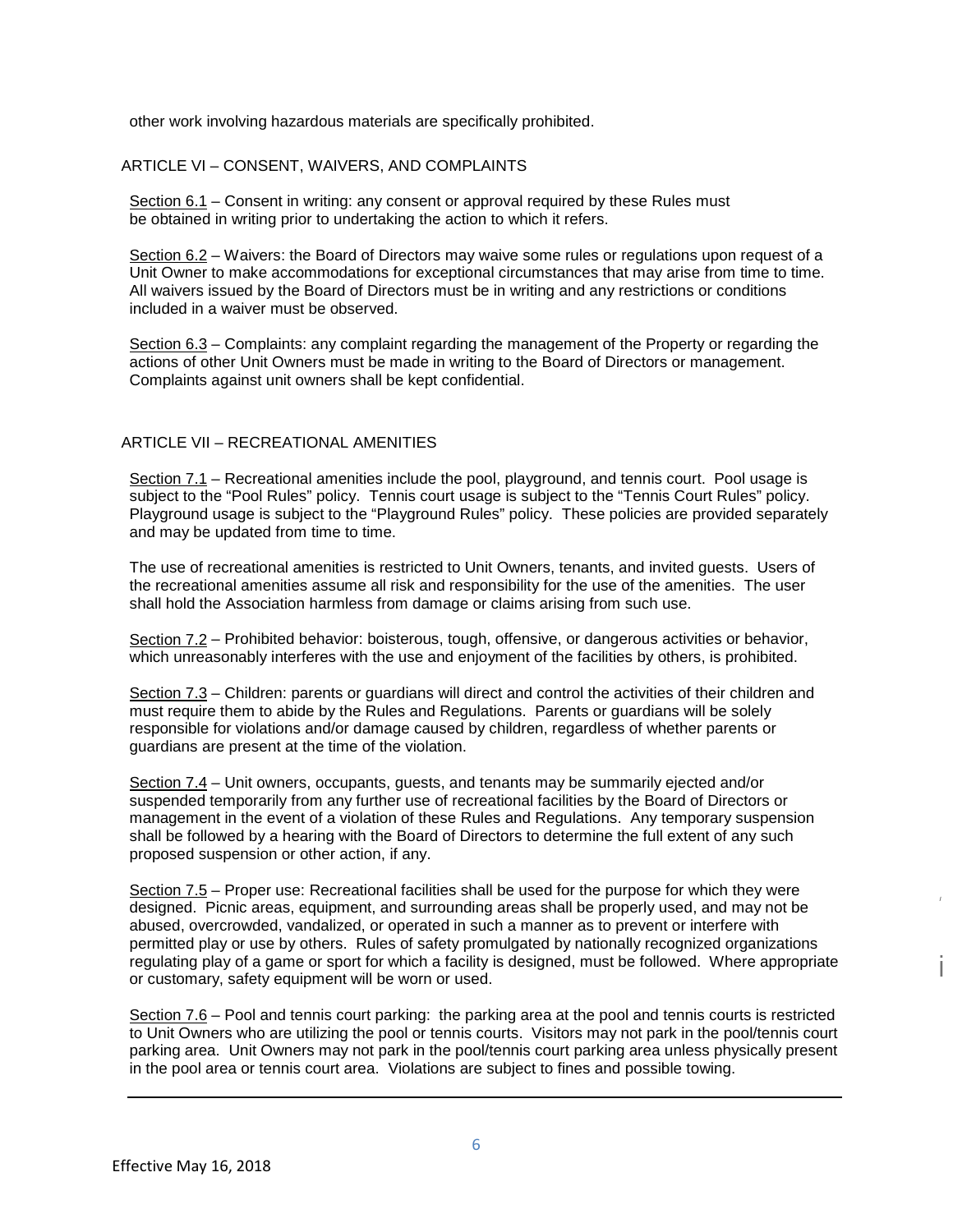After notice and hearing for an alleged violation of any provision in these Rules and Regulations, and upon a finding by the Board of Directors that a violation has in fact occurred, the Board of Directors may issue a fine of fifty dollars (\$50) per violation unless otherwise stated above.

Persistent violations, after notice and hearing, may be fined according to the following schedule:

- When three (3) violations of the same section occur within the preceding 12 calendar months, a \$100 fine per violation will be assessed, or
- A daily fine not to exceed \$100 per day when the Board of Directors deems it necessary to insure compliance.

As a courtesy, the Board of Directors may issue a notice to a Unit Owner and tenant, if any, of an alleged violation that provides the Unit Owner and tenant, if any, an opportunity to correct the violation without penalty if done so within a stated time period. Such notices may be sent at the sole discretion of the Board of Directors. Should an alleged violation not be corrected by the deadline stated in the notice, the ordinary process for violations will commence, including notice and hearing.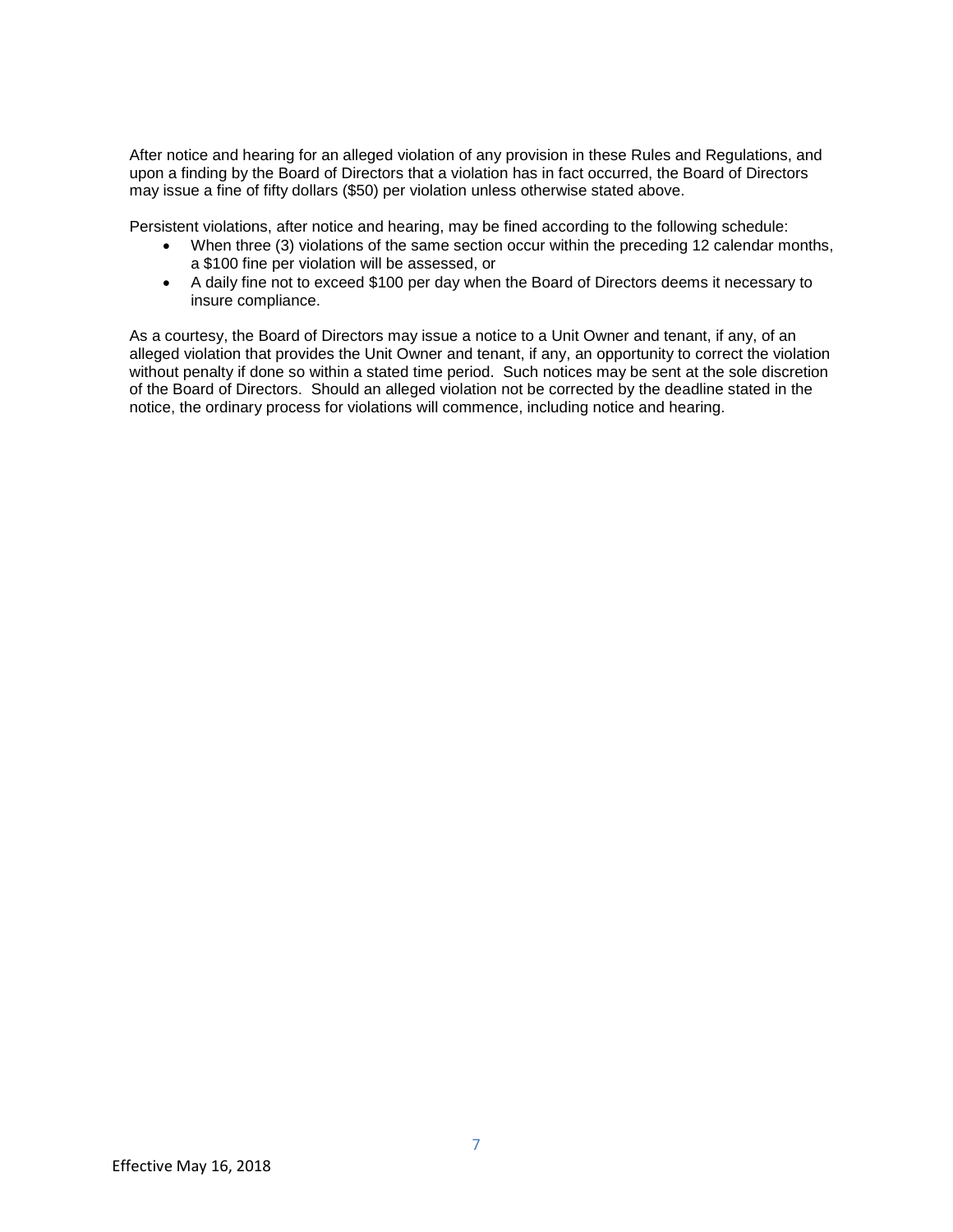

## **LEXINGTON MEWS ASSOCIATION, INC.**

# **POOL RULES AND REGULATIONS**

### **Use of the pool is at each individual's own risk (Please be courteous to others)**

- 1. Hours: 9:00 a.m. to 10:00 p.m.
- 2. Showers must be taken prior to entering the swimming pool.
- 3. No Running, rough play or Ball playing in the pool area.
- 4. No glass containers of any kind are allowed anywhere in the surrounding area of the pool or inside the fenced area around the pool.
- 5. No Rafts or floating toys allowed in pool area.
- 6. Infants must wear rubber or plastic pants over diapers or a swim diaper.
- 7. All infants must wear floatation devices.
- 8. Proper swimming attire must be worn at all times. No cut offs, or jeans allowed.
- 9. Children under the age of (14) Fourteen must be accompanied by a responsible adult at least (16) Sixteen years old.
- 10. Nothing may be hung on the fences at anytime.
- 11. Maximum of (3) three guests per unit.
- 12. No Playing in showers.
- 13. No Food is allowed outside the picnic table area. All food must be eaten at the Picnic Tables.
- 14. The Picnic Tables are for all Unit Owners and guests to enjoy. Please clean up the tables after you use them so that others may enjoy them also.
- 15. No alcoholic beverages are allowed in, around or within the fenced area of the pool. With the exception of Board approved community events.
- 16. The gate to the pool must be kept closed at all times.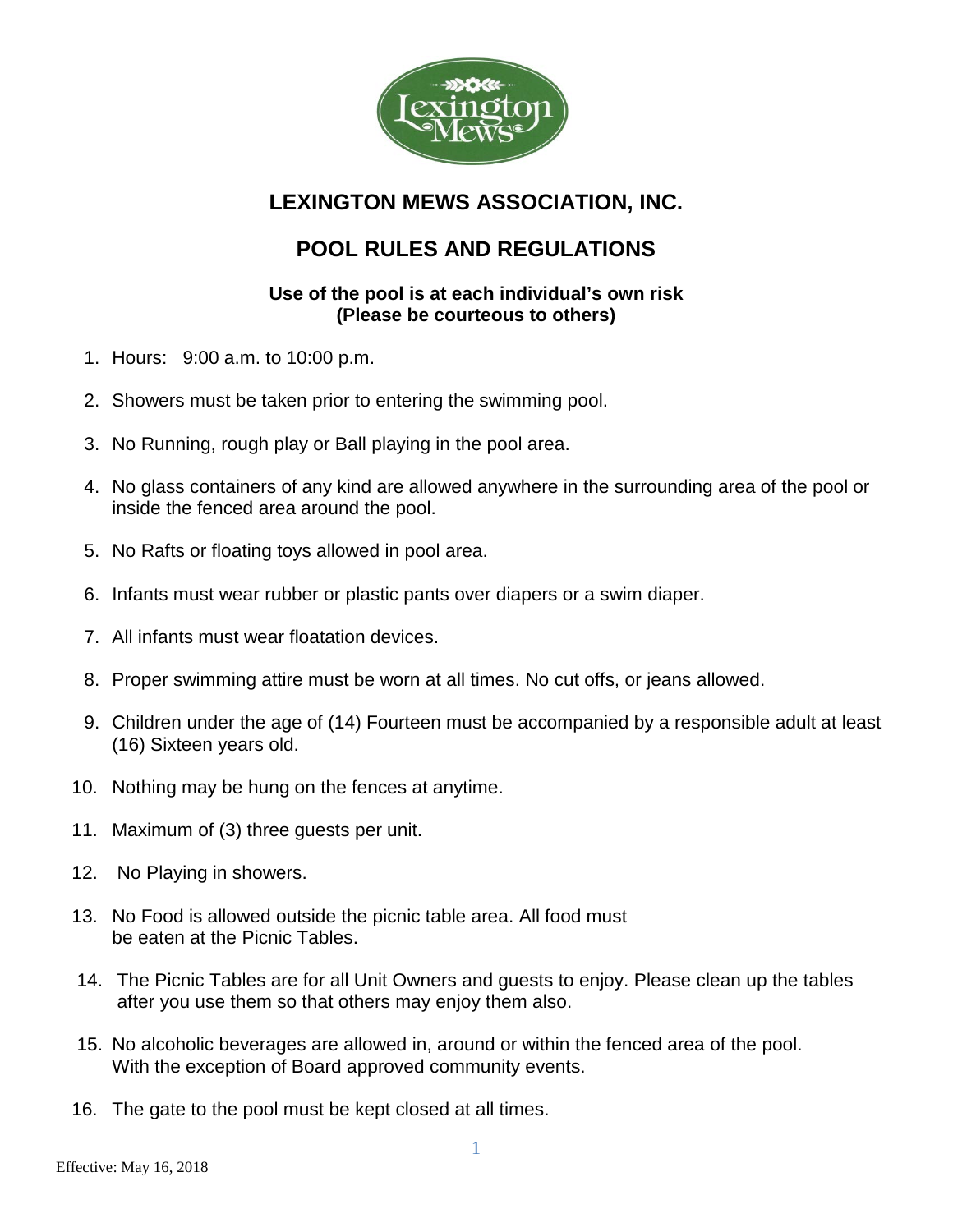- 17. No smoking is permitted inside the fenced area of the pool.
- 18. Please alert a Member of the Board or Pool Volunteer if there are violations of the above rules or of any problems with the pool.
- 19. Violations of the above rules will result in fines and/or suspension of pool area privileges. If you see anyone damaging pool property please report it immediately to the Management Company or a Member of the Board.
- 20. The Board reserves the right to establish special hours to accommodate programs of interest to Unit owners, at which time access to the pool may be restricted for general use.
- 21. No spitting or blowing your nose is allowed in the pool.
- 22. Use of the pool is restricted to Unit Owners and their guests at all times.
- 23. All guests must be accompanied by a Unit Owner at all times.
- 24. Unit Owners must have their recreation tags visible at all times. Unit Owners who, on occasion have more than 3 guests, must obtain permission from the Board or the Management Company prior to using the pool.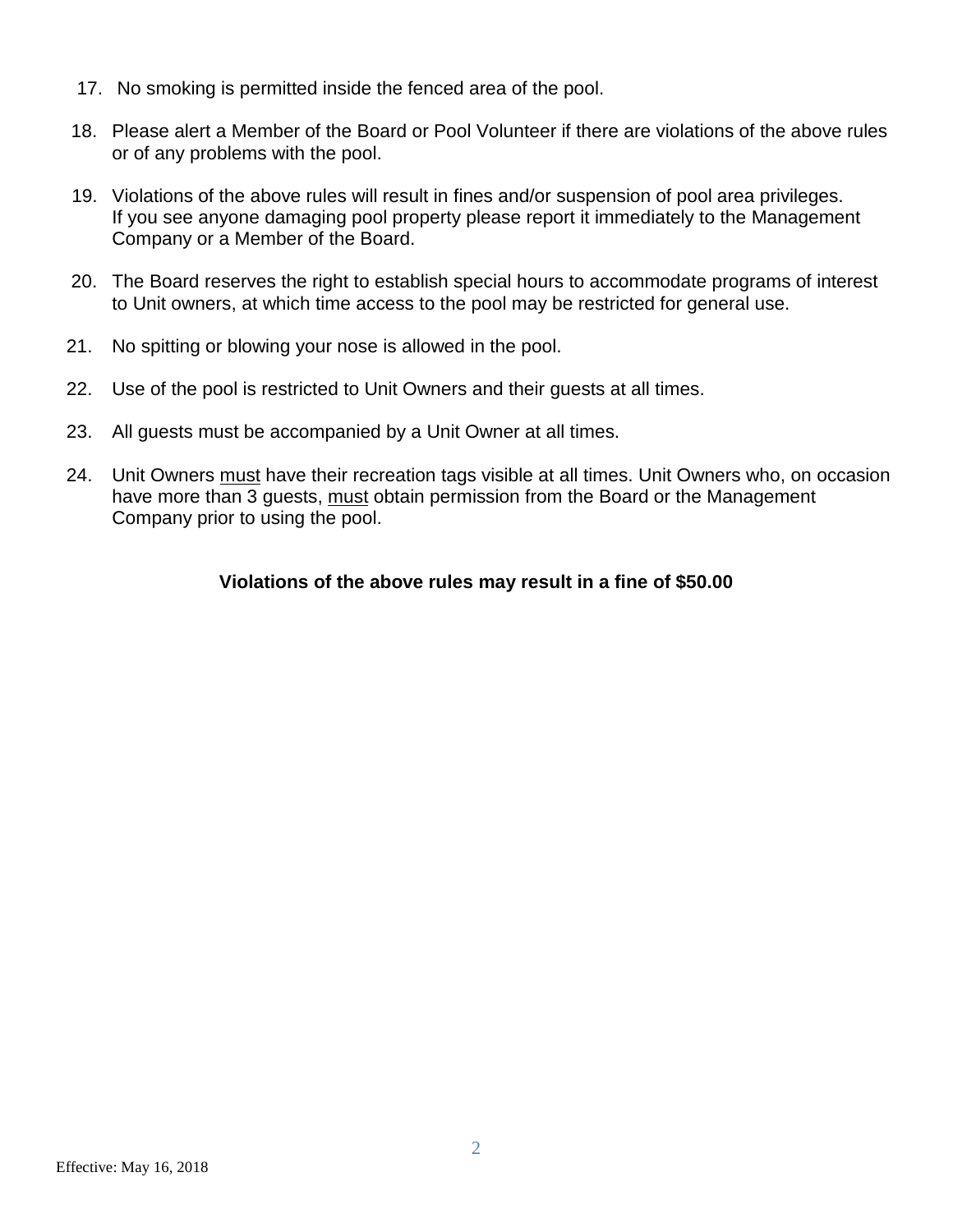# **TENNIS COURT RULES**

- 1. Access is limited to those wishing to play tennis. No other activities are to be conducted on the tennis court at any time. To obtain the code for the tennis court, contact a member of the Board or the Property Manager.
- 2. Tennis shoes are to be worn at all times while on the court and must have a non-marking sole. Improper shoes are not allowed on the court for any reason. Black sneakers cannot be worn. They leave black marks on the court.
- 3. Skateboards, bicycles, skates of any kind or tricycles are not allowed on the court for any reason.
- 4. Children must be accompanied by an adult at all times while on the court playing tennis.
- 5. Recreation tags must be on display at all times when using the court.
- 6. Use of the court is restricted to residents and guests of Lexington Mews. Guests must be accompanied by a resident at all times.
- 7. Unit Owners are responsible for the conduct and behavior of their guests and children at all times. Any damage to the court will be solely at the expense of the Unit Owner.

#### **Violations of the above rules may result in a fine of \$ 50.00**

## **PLAYGROUND RULES**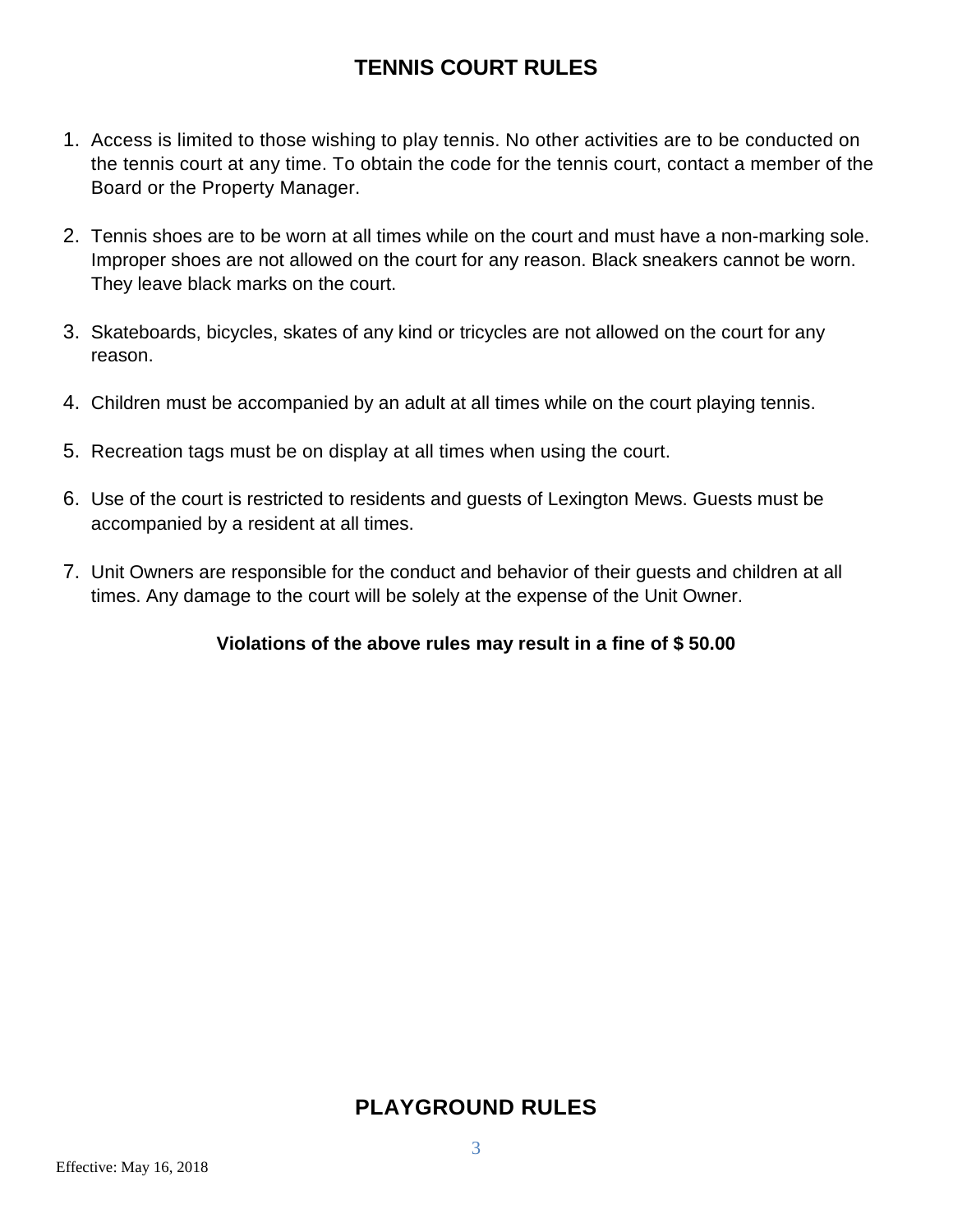### **Hours for the playground are 8:00 am till Dusk**

- 1. Use of the playground is restricted to residents and guests of Lexington Mews. Guests must be accompanied by residents at all times. Recreation tags must be visible at all times when using the playground.
- 2. Residents are responsible for the conduct, behavior and safety of their children and guests at all times while using the playground.
- 3. For safety reasons all children under the age of (12) must be accompanied and supervised by a parent, guardian, or baby sitter (16) years of age or older at all times.
- 4. All those using the playground do at their own risk. The Association is not responsible for accidents or injury.
- 5. Playground equipment must be used properly and in accordance with the rules and regulations set forth.
- 6. No standing, kneeling or riding double on swings: no walking or running up or down the slide, no climbing on top of the swing set.
- 7. One child on rock climbing wall, slide, ladder or incline at a time.
- 8. No jumping out of swings while swinging.
- 9. Do not throw or remove mulch material from playground area.
- 10.No pets are allowed inside the playground area.
- 11.Bicycles, skateboards, in-line skates or roller skates are not allowed inside playground or lying around in the parking lot area.
- 12.All children must follow the safety instructions given by any adult in the playground. Failure to do so could result in suspension of playground privileges.
- 13.It is the responsibility of all parents and/or guardians to make sure their children are aware of and understand the rules governing the playground.
- 14.No food in playground area.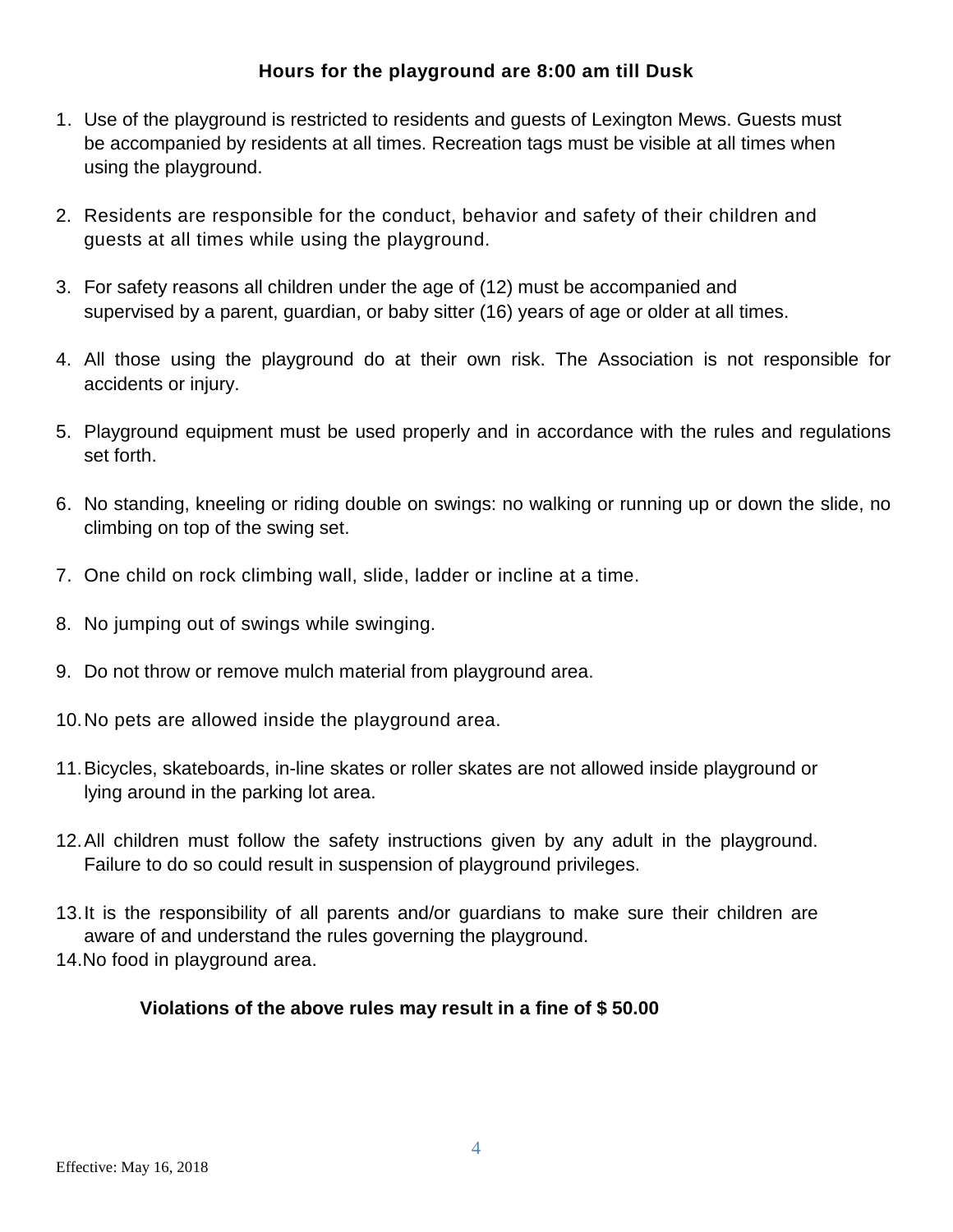# **GARDENING RULES**

We would like to invite all members of the Lexington Mews community to plant near their homes based on the following guidelines. (Please note change to item #3 allowing the use of small basket hooks to support small hanging baskets).

### 1. General Information:

- a. Do not plant before May  $1<sup>st</sup>$  or until all mulching is complete.
- b. All plants should be inside the beds, please make sure they are planted far enough back so that they do not overhang the edge of the beds.
- c. Do not plant around any of the trees. The root balls are very shallow and any digging will damage the roots.
- d. Do not use gravel, marble or other rock type material as an edging material. Loose items are a danger with the weed whackers used by the landscaper. No small gravel or marble of any kind or anything that can be thrown or picked up by the weed whacker.
- e. Do not create any additional planting beds. All planting is to be done in existing beds.
- f. All plants are not to exceed four (4') feet in height. They must be trimmed and kept below this height requirement.
- g. Do not plant trees or hedges of any type.
- h. Potted plants on the sidewalk are allowable as long as they are in keeping with the character of Lexington Mews and they do not interfere with the landscaping and/or maintenance of the property.

#### 2. Driveway Islands: (Shared Islands):

- a. Please feel free to add plants to the hydrangea beds. If you wish to remove the hydrangea, you must replace it with another type of flowering plant. Either Annuals or Perennial plants such as Hostas that die and go underground for the winter are acceptable. No bushes, trees or hedges of any type.
- b. Please make sure any plantings remain in the beds. Do not plant in any grass areas.
- c. If you have planted in the beds surrounding the trees please remove the plants and place in an approved bed. Planting around the trees will damage the roots due to their shallow root balls.
- d. Shared island plantings should be mutually agreeable with your neighbor.
- e. Only annuals may be planted in the island beds.

### 3. Patios/Decks:

- a. Plantings are allowed on the sides only. Do not plant in front of the patio/deck.
- b. Maximum bed size is two (2) feet from the patio/deck or as room allows but no more than 2 feet.
- c. These two (2) feet include the plants. Make sure they do not overhang into the grass.
- d. All plantings and bed maintenance in this area are the responsibility of the owner
- e. Do not edge these beds, please leave the edges strictly grass and mulch. The mulch must be of the same type, consistency and color of all the new mulch on the property.
- f. Planters may be hung from the underside of the decks. The use of hanging basket hooks of sufficient size to hold a small hanging basket is allowed. All other rules concerning anything attached to the decks still apply.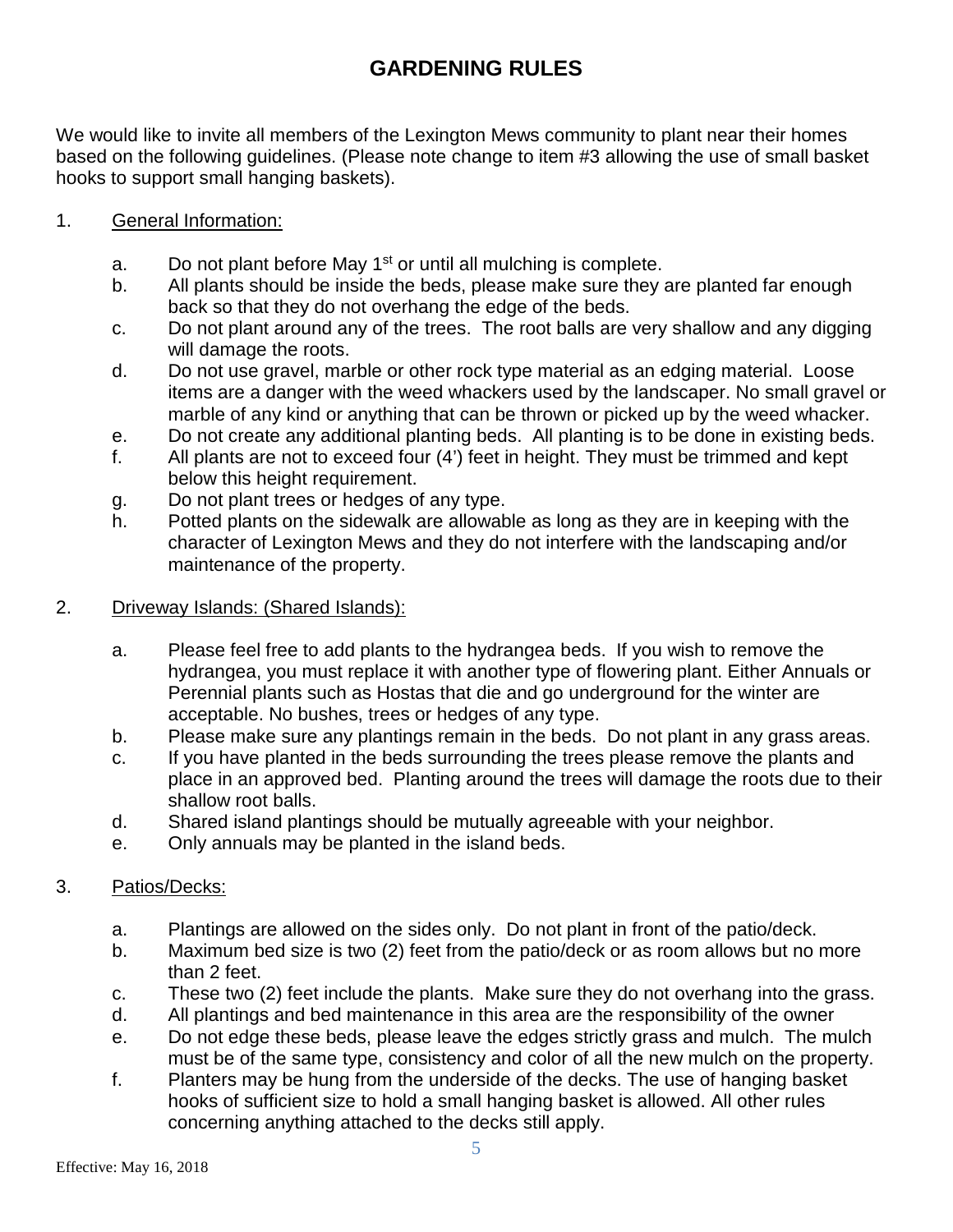- g. Flower boxes may be displayed on the railings of the decks but must be secured to ensure that they will not present a danger to others. Planters, containers and boxes must be secured to the inside of the deck.
- 4. End Unit Side Gardens:
	- a. Removal of existing plantings require that you must replace the plantings with similar or like plants. All plants must remain inside the garden beds and not on pathways.
	- b. Feel free to plant perennials or annuals.
	- c. Small shrubs similar to those currently in the beds can be added. i.e. Azaleas and items similar to the existing plants.

### 5. Air Conditioner Units:

Do not plant any flowers or shrubs around the air conditioner units. This will cause a number of problems: air flow, maintenance and landscaping. Do not use small rock or gravel, as these will become hazardous and can be thrown by the weed-whackers used by the landscapers. If you wish to use edging around the air conditioners, only scalloped brick edging is allowed. Please contact a member of the Board for information on the type to be used.

Please do not add any fertilizer or chemicals to the common areas. The landscaper has been contracted to do this. Combining of chemicals could damage the grass.

All plantings not conforming to the above guidelines will be removed. Written permission from the Board of Directors is required for any plantings other than those described above.

Your assistance in following these basic guidelines is appreciated by the landscaper, your neighbors and the Board. If you have any questions please email the board at [board@lexingtonmews.org](mailto:board@lexingtonmews.org) or contact the Management.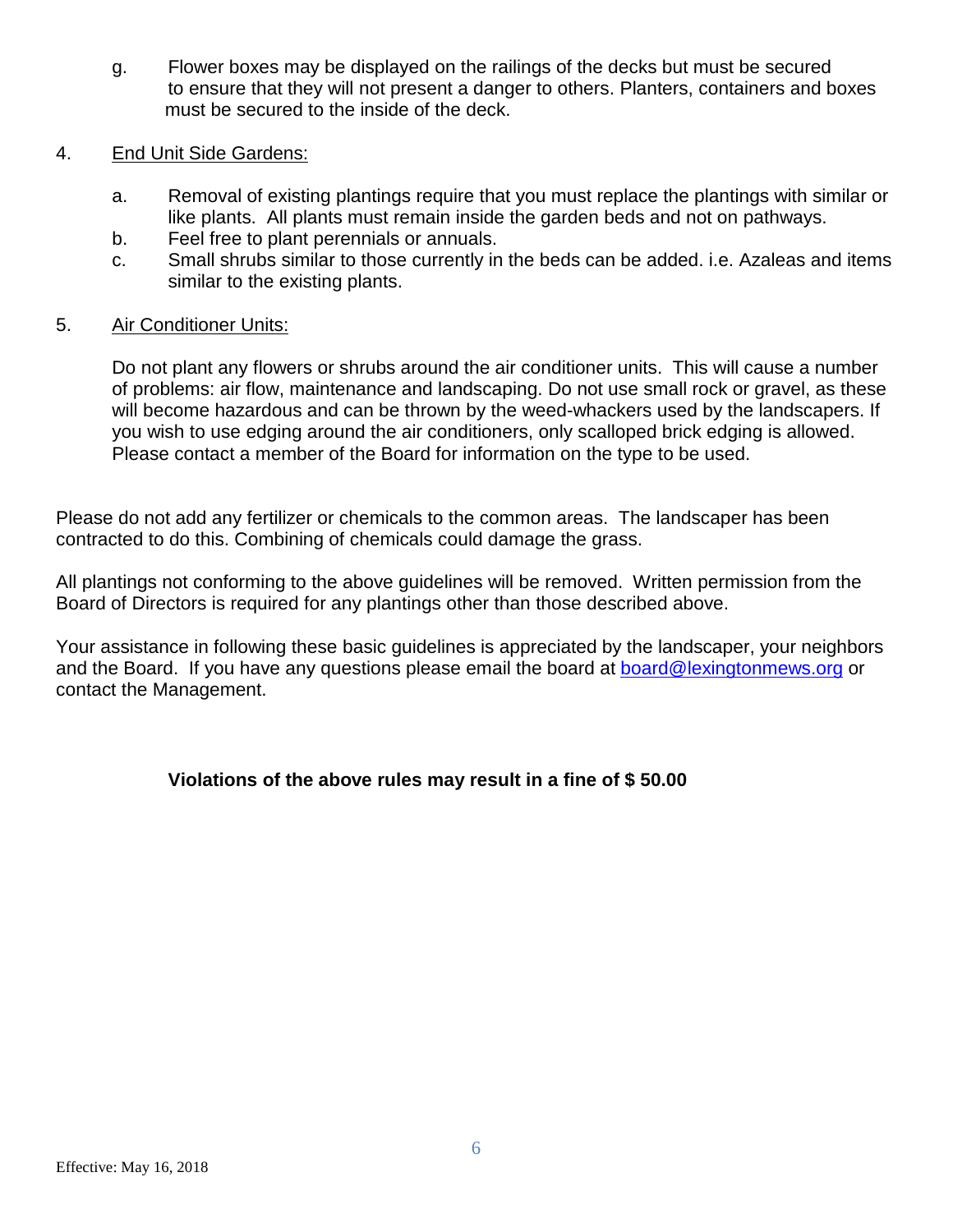## **HOLIDAY DECORATION CRITERIA**

The following rules apply for the display of holiday decorations in the Community:

- 1. Decorations may be placed on the doors of the units with the use of tape or clips. No nails, staples or any materials that will damage the outside of the common elements may be used.
- 2. Wreaths may be hung on the doors with the use of a door hanger. Nails may not be used. Any other hanging device may be used as long as it does not damage the door. Wreaths may also be hung on the garage doors with the use of fishing line or some other device that does not damage the door.
- 3. The islands of the complex may be decorated. However, we ask you to be considerate of your neighbors, and request that you do not damage the trees or the islands themselves
- 4. Lights may be placed on the trees around your unit and your decks. Please be careful when placing lights on your decks. The use of small nails is acceptable as long as they can be removed at the end of the *season.*
- 5. All decorations must be hung on the inside of windows Nothing may be hung outside of them.
- 6. For safety reasons, nothing may be displayed or hung on the roofs.
- 7. Lights may be hung from the gutters with the use of clips. No nails or staples of any kind may be used to hang lights on the common elements.
- 8. Decorations may go up on or after Thanksgiving. All decorations must be removed by January 15, 2002. Please note that a special dumpster to dispose of Christmas trees and wreaths will be provided on site sometime around January 4<sup>th</sup>. More details to follow. As well, there will be two trash pickups between the Christmas & New Year's Holidays.
- 9. In consideration to our neighbors, all lighted decorations must be turned off by 11:00 p.m. during the Holiday Season. With the exception of Christmas Eve, lights may remain lighted to help Santa Claus find his way to our homes. The same applies for New Year's Eve.
- 10. Finally, we remind you of the diversity of the many wonderful cultures living in this Community. Please take this into consideration when choosing to decorate. We wish for everyone to enjoy their holidays no matter how it is celebrated.
- 11. Halloween decorations must follow the same rules listed above, except they must be removed by Thanksgiving so that the Christmas decorations may be displayed. As a reminder, if you use candles in your pumpkins, please make sure there is no risk of fire.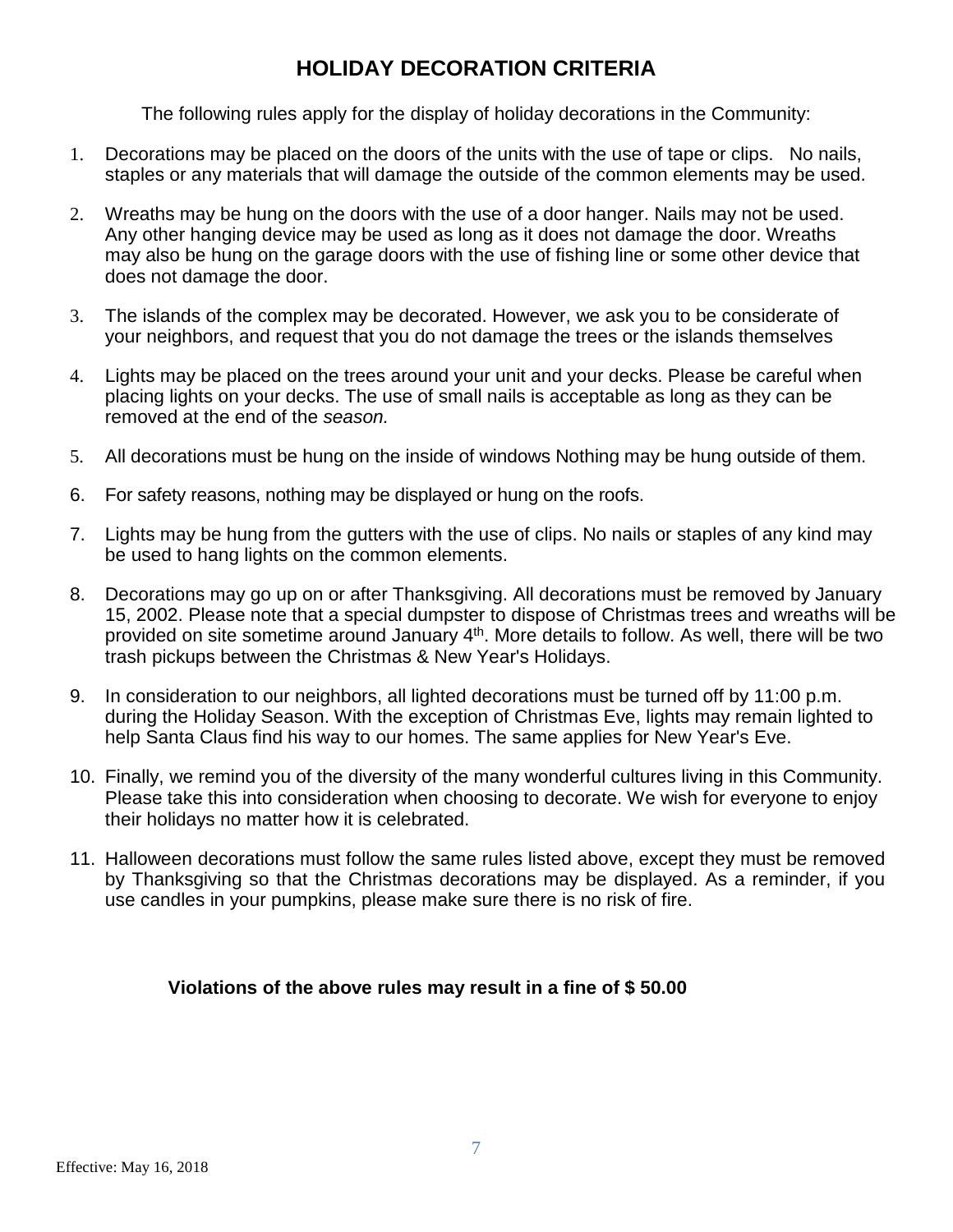## **Satellite Dish and Cable Installation Criteria**

- 1. Satellite dishes must be mounted completely inside the deck and no part shall protrude outside the outer confines of the deck.
- 2. Cables, wires and any other mounting accessories must be mounted or installed so that they are out of sight and hidden underneath the deck after installation. Cable splitters or any other mounting accessories cannot be attached to any part of the common elements.
- 3. Holes for cables and wires cannot, under any circumstances, be drilled through the siding or foundation and must be installed underneath the siding.
- 4. Satellite dishes shall not be mounted higher than 6 feet from the floor of the deck.
- 5. A Proposal to Modify form must be submitted to and approved by the Board of Directors before installation can begin. A form is available from the property management company.
- 6. Any damage to the limited common elements caused by installation will be the responsibility of the Unit Owner and will be billed back to the Unit Owner by the Association.
- 7. No more than two dishes per Unit shall be mounted.
- 8. Unit Owners in violation of this document will be subject to a fine of up to \$50.00 per day until corrected.
- 9. Installations may be inspected at any time by management. Any corrections to installation required for compliance with this document are the responsibility of the Unit Owner.
- **10.** Satellite dishes may not be attached to the roofs or any part of the common elements**.**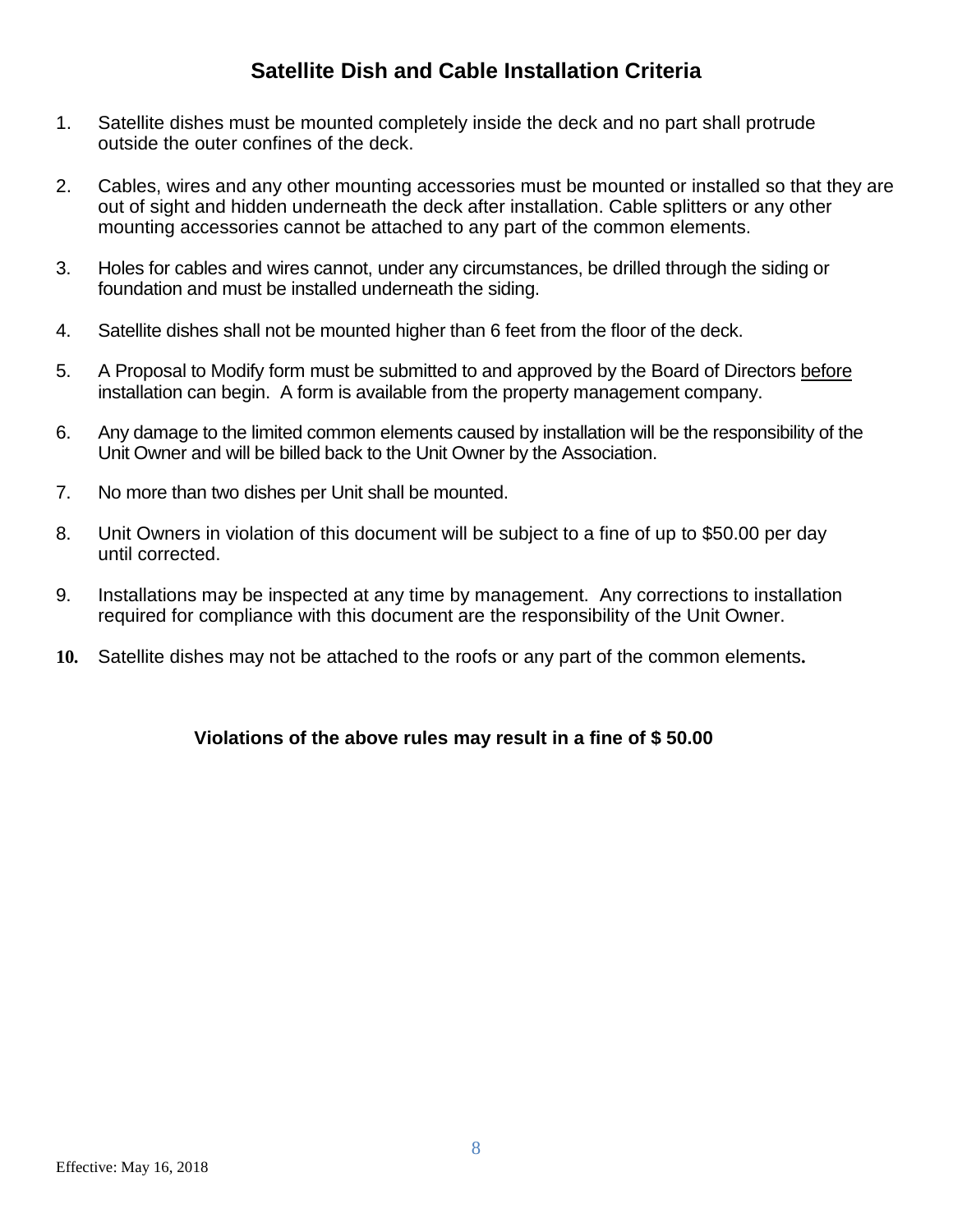## **CRITERIA FOR INSTALLATION OF STEPS OFF LOWER DECKS**

Unit Owners have expressed an interest in installing steps and gate off of those Units with ground level decks.

- 1. All work must be done by a licensed, insured contractor. License number and Certificate of Insurance of contractor must be on file with the Property Manager.
- 2. Unit owners are responsible for the work performed by their contractor. Any damage resulting from the installation or use shall be the responsibility of the Unit Owner.
- 3. Initial staining and maintenance and upkeep are the responsibility of unit owner.
- 4. Any required permits are the responsibility of the unit owner.
- 5. Paperwork is to be submitted to the Property Manager and approved by the Board of Directors before work is started. Forms are available from the Property Manager.
- 6. Remove a 43" section of the existing railing in between two of the existing 4" X 4" posts.
- 7. Install two additional 4" X 4" posts which will be part of the new railing section for the stairs and allow for the new 36" opening for the new stairs to code.
- 8. Install new set of stairs for the existing deck. The new stairs will be installed on a poured concrete pad.
- 9. The railing to the stairs will match as close as possible to the existing deck railing.
- 10.The stairs off the deck MUST have a gate. The gate is to open inward, onto the deck.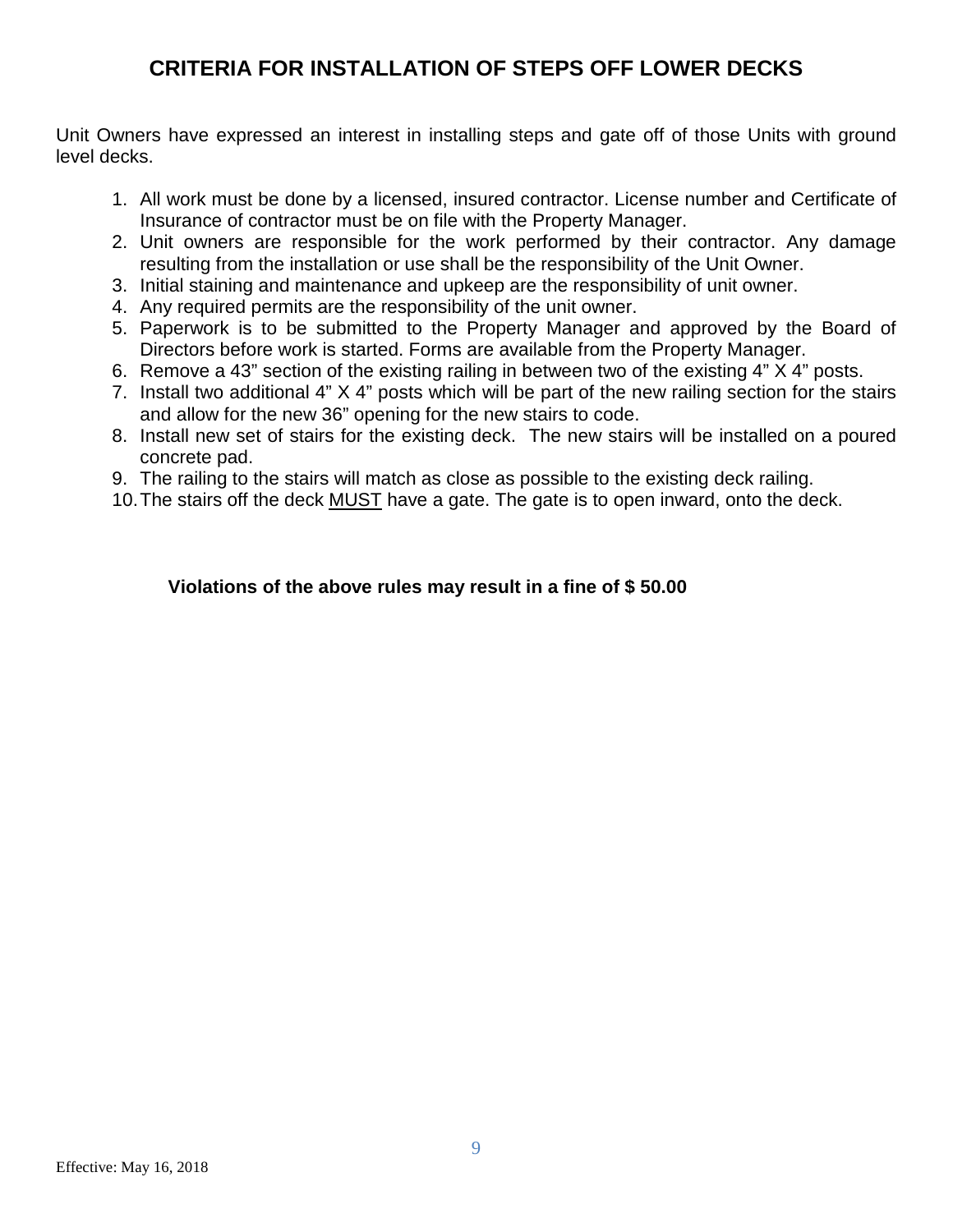## **CRITERIA FOR INSTALLATION OF SECURITY CAMERA**

Unit Owners have expressed an interest in installing private security camera systems to the limited common elements.

- 1. Request for alteration to limited common elements must be submitted to the Property Manager and approved by the Board of Directors before work is performed. Installation of one (1) security camera per unit will be permitted. Dimensions and specifications must be submitted with request and approval is subject to board review. Contact the Property Manager for the Proposal to Modify form.
- 2. All work must be performed by a licensed, insured contractor. License number and Certificate of Insurance of contractor must be on file with the Property Manager.
- 3. Unit owners are responsible for the work performed by their contractor. Any damage resulting from the installation or use shall be the responsibility of the Unit Owner.
- 4. Removal of security camera for building maintenance and upkeep is the responsibility of unit owner.
- 5. Any required permits are the responsibility of the unit owner.
- 6. One (1) security camera, dimensions and specifications subject to board approval, may be mounted on moldings surrounding garage doors.
- 7. Installation on or penetrating aluminum siding is prohibited.
- 8. Upon sale of unit, owner must remove cameras and repair moldings to their original condition.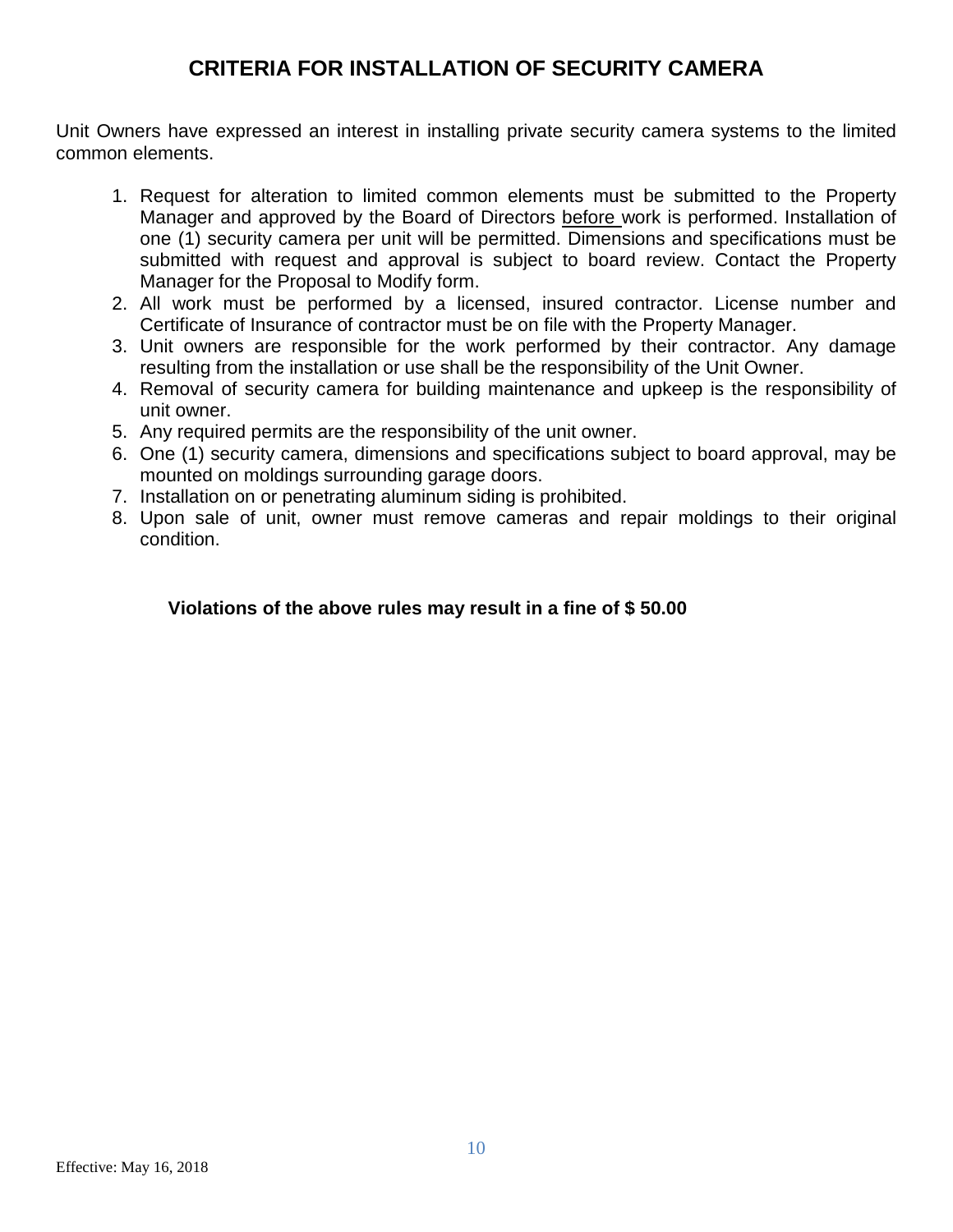## **COLLECTION/FORECLOSURE POLICY**

WHEREAS, The Connecticut Common Interest Ownership Act ("The Act"), codified at C.G.S. Section 47-258, provides for a Statutory Limited Lien for unpaid common expenses. The lien is prior in right to a first mortgage and a second mortgage for only nine (9) months of common expense assessments. The lien is not prior to real estate taxes and most other municipal liens. In all other respects the lien is a priority lien against all other liens or monetary encumbrances against a unit. The priority lien also includes collection costs, court costs, title search costs and attorney's fees.

THEREFORE, the Association hereby adopts the following Collection/Foreclosure Policy in accordance with C.G.S. §47-258:

### **STANDARD COLLECTION/FORECLOSURE POLICY**

- 1. It is the responsibility of each unit owner to pay all common charges, assessments, fines and other charges imposed on the Unit Account when such payments are due. There is no legal requirement that the Condominium Association send a monthly statement or any other notice when charges are due except in situations where there is a change in the amount of the monthly common charges or as required by Statute. The Condominium Association mailings of statements, overdue statements or final warning letters are a matter of convenience only. There is no legal requirement to send such notices and the failure of the Condominium Association to send such notices and/or the non-receipt of such notices by a unit owner does not constitute a legal excuse to not pay such charges when due. It is the responsibility of each unit owner to contact the Condominium Association with any questions as to the amounts owed on a Unit Account.
- 2. All amounts received from a unit owner may, in the discretion of the Attorney, be applied to any portion of the lien including applying it to the oldest unpaid amount as shown on the Unit Account Statement, legal fees and/or costs regardless of any restrictive memo. The Board of Directors authorizes its Attorney to collect payments and endorse and deposit checks made payable to the Association. The Attorney is also authorized to disburse the funds in his or her sole discretion unless the Board of Directors directs otherwise. There shall be a late charge in the amount of \$35.00 per month. The late charge will be imposed on the tenth  $(10<sup>th</sup>)$  calendar day of each month if there is any amount unpaid on the Unit Account as of the tenth (10<sup>th</sup>) day of each calendar month, provided, however, no late charge shall be imposed for any month in which the unit owner makes a payment of not less than the amount due for said month and said payment is received on or before the tenth  $(10<sup>th</sup>)$  calendar day of the month.
- 3. The Association or its Agent shall refer a Unit Account to the Condominium Association's attorney for legal collection/foreclosure proceedings when the amount unpaid on a Unit Account is equal to or greater than two (2) months of monthly common charges.
- 4. The Association's Attorney may but need not send an initial "Pre-foreclosure" letter to the Unit Owner. If so, this Pre-foreclosure shall not commence a foreclosure action. Instead it shall be a Pre-foreclosure letter containing a thirty two (32) day notice. If the Unit Owner contacts the attorney and requests verification of the amount of unpaid assessments against the Unit, the Attorney will verify the debt, to the extent required by law, without additional charge to the Unit Owner. Once the debt is verified, the Unit Owner is provided an opportunity to present a payment plan if the Unit Owner is not able to pay that account in full at one time. The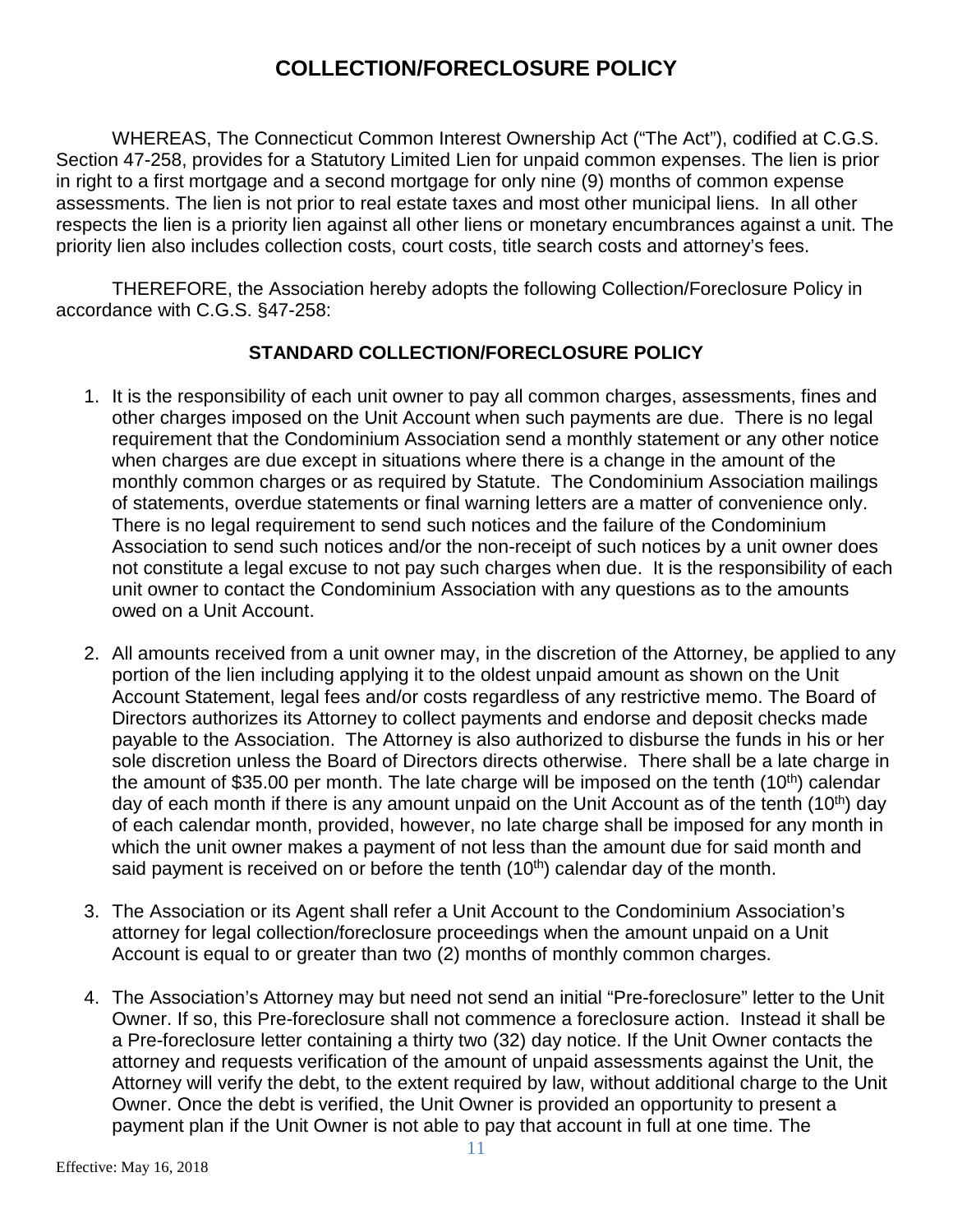Association has no obligation to accept any payment plan. The preference of the Condominium Association is to accept a payment plan provided that the payment plan (1) is in writing; (2) requires payment of the current monthly common expenses and assessments, if any, that are due; and (3) requires not more than six (6) equal monthly payments towards the arrearage in an amount sufficient to satisfy the Unit Account arrearage and bring the Unit Account current within a six (6) month time period. In extreme situations the parties may agree to amend the payment plan provided the payment plan is in writing and there is no dispute as to the amount owed. In all cases, the payment plan includes a provision that the unit owner will be responsible for all common charges, late charges, assessments, attorney's fees and costs of collection. For each payment received by the Attorney a fee not to exceed \$25.00 shall be assessed to cover the costs of processing the payment.

- 5. If the Unit Owner does not contact the Association or the parties cannot agree on a payment plan acceptable to the Association the attorney will then order a title search and commence the foreclosure proceedings with a thirty two (32) day letter. The same debt verification protections and payment plan options contained in the Pre-foreclosure letter shall be available to the Unit Owner.
- 6. The 32 day letter referred to in paragraph 5 above shall also be forwarded to any first and second mortgagee with a perfected security interest on the Unit. The Attorney, no less than 62 days prior to initiating a foreclosure action, shall forward a 62 day letter to the same first and second mortgagees pursuant to Public Act No. 13-156. Said 62 day letter shall be sent via first class mail and shall include (A) the amount of unpaid common expense assessments owed to the Association as of the date of the notice; (B) the amount of any attorney's fees and costs incurred by the Association in the enforcement of its lien as of the date of the notice; (C) a statement of the Association's intention to foreclose its lien if the amounts set forth in subparagraphs (A) and (B) of this subdivision are not paid to the Association not later than sixty two days after the date on which the notice is provided; (D) the Association's contact information, including, but not limited to, (i) the name of the individual acting on behalf of the Association with respect to the matter, and (ii) the Association's mailing address, telephone number and electronic mail address, if any; and (E) instructions concerning the acceptable means of making payment on the amounts owing to the Association as set forth in subparagraphs (A) and (B) of this subdivision. Any notice required to be given by the Association under this Collection/Foreclosure Policy shall be effective when sent.
- 7. Once an account is referred to an attorney for collection, the Condominium Association requires the Unit Owner to deal directly with the attorney's office until the account is paid current. All payments must be sent to the Attorney's office. Any checks or payments received by the Condominium Association or its Manager directly from a Unit Owner will be delivered to the Attorney's office. Payments are deemed sent when received by the Association's Attorney only.

This Collection/Foreclosure Policy shall be a standard policy and the Condominium Association hereby authorizes commencement of foreclosures against units provided that the provisions of this Collection/Foreclosure Policy have been substantially followed before commencement of a foreclosure.

This Collection/Foreclosure Policy was adopted with the same formalities required to adopt a Rule, following Notice and Comment to the Unit Owners, on this \_\_\_16th\_\_\_ day of \_\_\_May\_\_, 2018